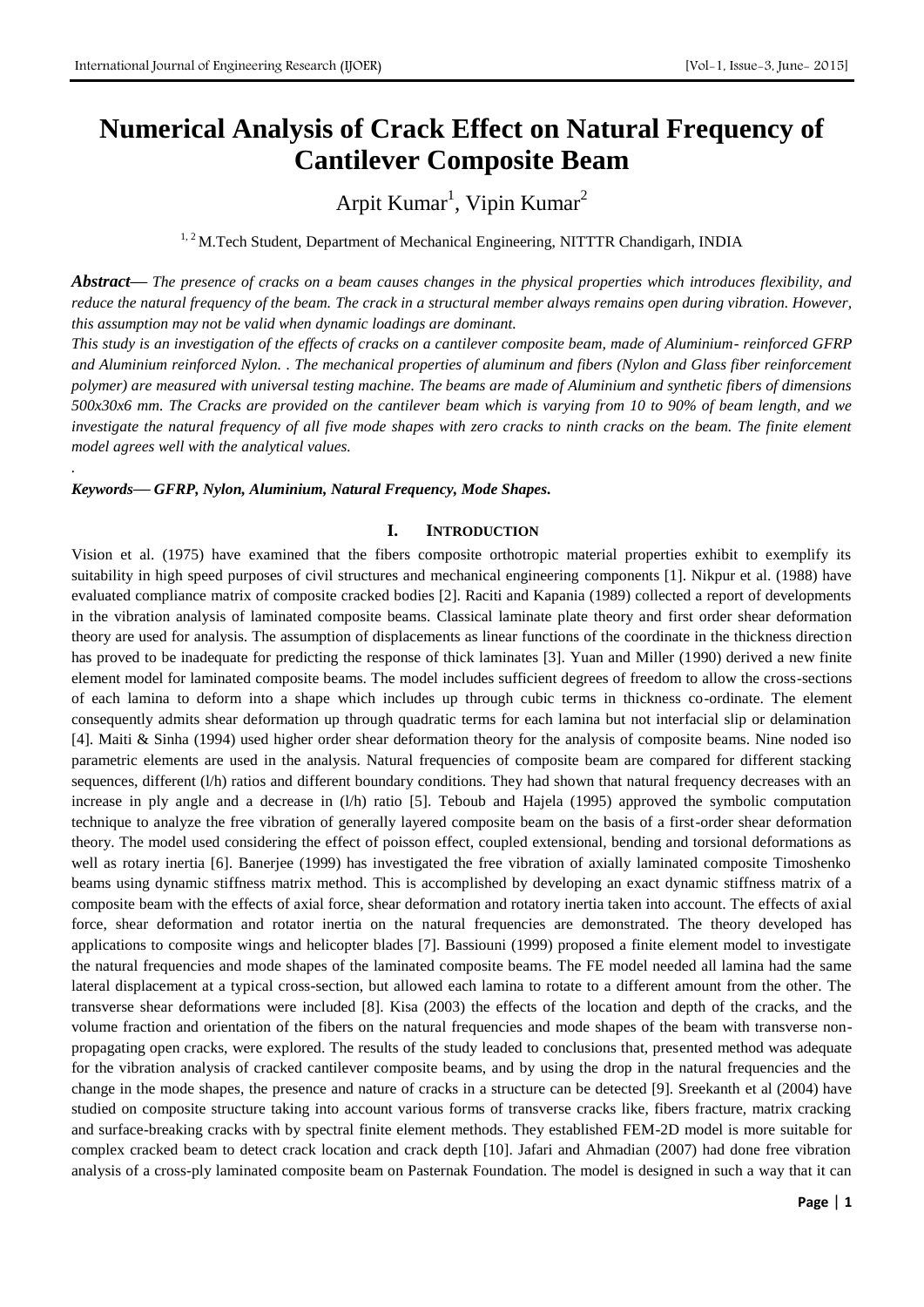be used for single-stepped cross-section. For the first time to-date, the same analysis was conducted for a single-stepped LCB on Pasternak foundation. Stiffness and mass matrices of a cross-ply LCB on Pasternak foundation using the energy method are computed [11]. Ramanamurthy (2008) the cracks can be present in structures due to their limited fatigue strengths or due to the manufacturing processes. These cracks open for a part of the cycle and close when the vibration reverses its direction. These cracks will grow over time, as the load reversals continue, and may reach a point where they pose a threat to the integrity of the structure. As a result, all such structures must be carefully maintained and more generally, SHM denotes a reliable system with the ability to detect and interpret adverse "change" in a structure due to damage or normal operation. [12]. Lu and Law (2009) the finite beam element was formulated using the composite element method with a one-member– one-element configuration with cracks where the interaction effect between cracks in the same element was automatically included. The accuracy and convergence speed of the proposed model in computation were compared with existing models and experimental results. [13]. Gaith (2011) the effects of crack depth and location, fiber orientation, and fiber volume fraction on the flexibility and consequently on natural frequency and mode shapes for cracked fiber-reinforced composite beams are investigated [14]. Erdelyi et al. (2012) have described mostly composites have different characteristics, such as high strength to weight ratio, good buckling resistance, and high stiffness [15]. Mehdi et al (2014) the natural frequency found higher in the fifth mode shape for all composite and pure materials [16].

Mehdi et al (2014) the maximum strength is found in composite GFRP instead of Aluminium and composite Nylon. Composite material has shown an improvement of mechanical properties when compared with individual materials [17]

## **II. GOVERNING EQUATION**

The differential equation of the bending of a beam with a mid-plane symmetry  $(Bij = 0)$  so that there is no bending-stretching coupling and no transverse shear deformation ( $\varepsilon_{xz}=0$ ) is given by

$$
IS_{11} (d^4 \omega / d\omega^4) = q (x)
$$
 (1)

It can easily be shown that under these conditions if the beam involves only a one layer, isotropic material, then  $S_{11}$ =EI=Ebh<sup>3</sup>/12 and for a beam of rectangular cross-section Poisson's ratio effects are ignored in beam theory, which is in the line [18]

In Equation 1, it is seen that the imposed static load is written as a force per unit length. For dynamic loading, if Alembert's Principle are used then one can add a term to Equation.1 equal to the product mass and acceleration per unit length. In that case Equation.1 becomes

$$
IS_{11}[d^4\omega(x,t)/d\omega^4 = q(x,t) - \rho F[\partial^2\omega(x,t)/\partial x^2]
$$
 (2)

where  $\omega$  and q both become functions of time as well as space, and derivatives therefore become partial derivatives,  $\rho$  is the mass density of the beam material, and here F is the beam cross- sectional area. In the above,  $q(x, t)$  is now the spatially varying time-dependent forcing function causing the dynamic response, and could be anything from a harmonic oscillation to an intense one-time impact.

For a composite beam in which different lamina have differing mass densities, then in the above equations use, for a beam of rectangular cross-section,

$$
\rho \mathbf{F} = \rho b \mathbf{h} = \Sigma \rho b \left( \mathbf{h}_{k} - \mathbf{h}_{k-1} \right) \tag{3}
$$

However, natural frequencies for the beam occur as functions of the material properties and the geometry and hence are not affected by the forcing functions; therefore, for this study let  $q(x,t)$  be zero.Thus, the natural vibration equation of a midplane symmetrical composite beam is given by

$$
IS_{11}[d4\omega(x,t)/d\omega^4] + \rho F[\partial^2\omega(x,t)/\partial x^2] = 0 \qquad (4)
$$

It is handy to know the natural frequencies of beams for various practical boundary conditions

in order to insure that no recurring forcing functions are close to any of the natural frequencies, because that would result almost certainly in a structural failure. In each case below, the natural frequency in radians /unit time is given as

$$
\omega_n = \alpha^2 (IS_{11} / \rho F L^4)^{1/2}
$$
 (5)

Where  $\alpha^2$  is the co-efficient, which value is catalogued by Warburton, Young and Felgar and once  $\omega_n$  is known then the natural frequency in cycles per second (Hertz) is given by  $f_n = \omega_n / 2\pi$ , which is in the [21]

In general, governing equation for free vibration of the beam can be expressed as

$$
[\mathbf{K}]\text{-}\mathbf{\omega}^2[\mathbf{M}]\{\mathbf{q}\}=\mathbf{0}\tag{6}
$$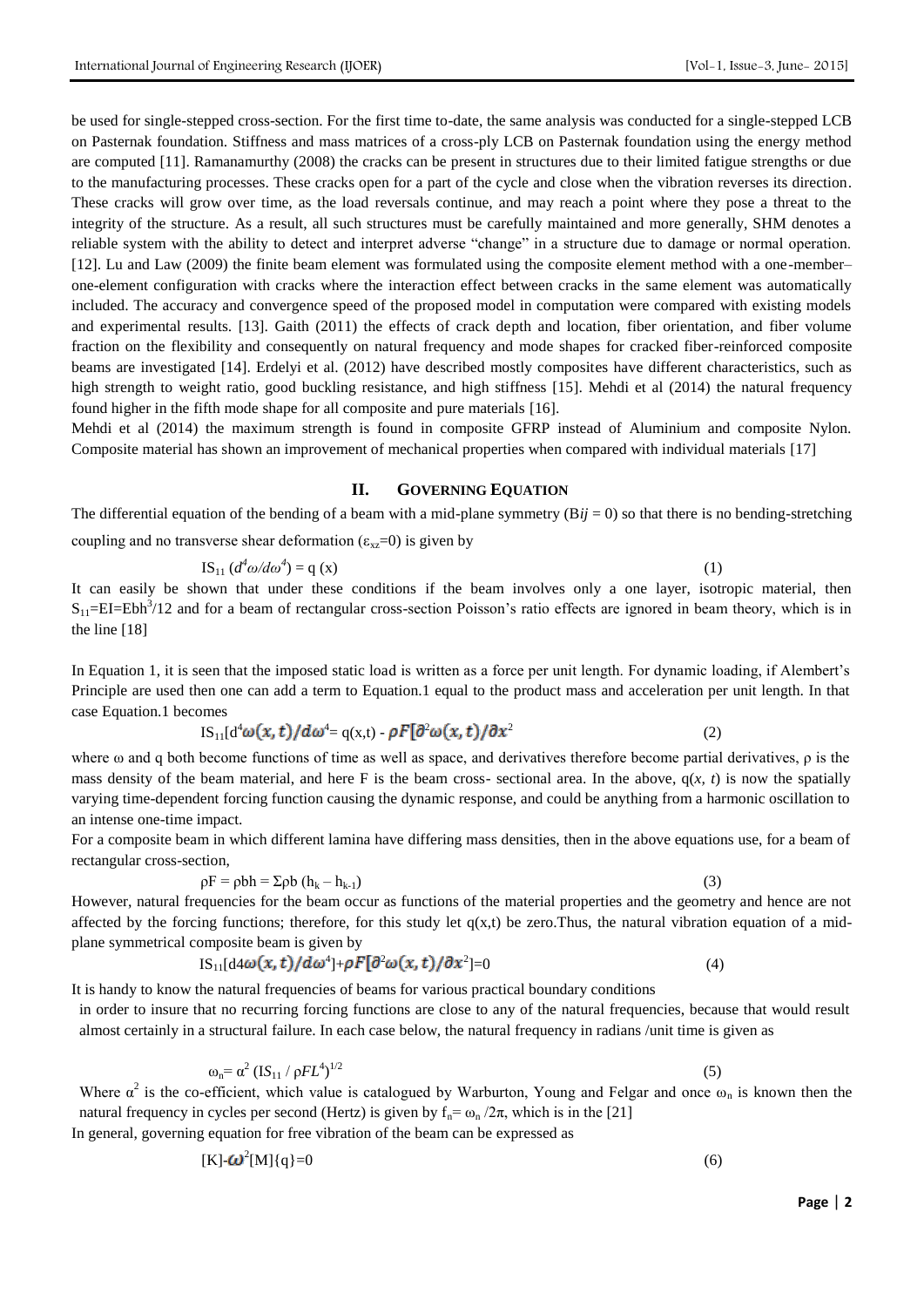### Where,  $K = Stiffness$  matrix

 $M = Mass$  matrix , and

q = degrees of freedom.

## **III. RESULT AND DISCUSSION**

The natural frequencies in both the cases either with or without the cracks are compared for the different materials and their composites and it had been found that the natural frequency of aluminium is minimum and that of GFRP is highest while the natural frequencies of nylon, GFRP composite and Nylon composite lie in between in all mode shapes.

| Aluminium          |                   |        |        |        |        |  |
|--------------------|-------------------|--------|--------|--------|--------|--|
|                    | Natural Frequency |        |        |        |        |  |
| Cracks             | First             | Second | Third  | Fourth | Fifth  |  |
|                    | Mode              | Mode   | Mode   | Mode   | Mode   |  |
| Beam with 0 Crack  | 0.28664           | 1.4253 | 1.795  | 5.0215 | 8.3529 |  |
| Beam with 1 Crack  | 0.28542           | 1.4227 | 1.7942 | 5.028  | 8.3531 |  |
| Beam with 2 Cracks | 0.28447           | 1.4197 | 1.7945 | 5.0237 | 8.335  |  |
| Beam with 3 Cracks | 0.28148           | 1.414  | 1.7877 | 4.9919 | 8.2979 |  |
| Beam with 4 Cracks | 0.28278           | 1.4156 | 1.7855 | 4.9955 | 8.3117 |  |
| Beam with 5 Cracks | 0.281             | 1.413  | 1.7745 | 4.9826 | 8.2783 |  |
| Beam with 6 Cracks | 0.28264           | 1.4155 | 1.7735 | 4.9899 | 8.3015 |  |
| Beam with 7 Cracks | 0.28051           | 1.4122 | 1.7596 | 4.9383 | 8.2693 |  |
| Beam with 8 Cracks | 0.2805            | 1.4126 | 1.7569 | 4.9178 | 8.2689 |  |
| Beam with 9 Cracks | 0.2806            | 1.4132 | 1.7571 | 4.9152 | 8.2711 |  |

**TABLE 1:- EFFECT ON NATURAL FREQUENCY WITH DIFFERENT CRACK FOR ALUMINIUM BEAM**

## **TABLE 2:- EFFECT ON NATURAL FREQUENCY WITH DIFFERENT CRACK FOR GFRP BEAM**

| <b>GFRP</b>        |                   |        |        |        |        |  |
|--------------------|-------------------|--------|--------|--------|--------|--|
|                    | Natural Frequency |        |        |        |        |  |
|                    | First             | Second | Third  | Fourth | Fifth  |  |
| Cracks             | Mode              | Mode   | Mode   | Mode   | Mode   |  |
| Beam with 0 Crack  | 0.37805           | 1.8816 | 2.3675 | 6.6229 | 11.255 |  |
| Beam with 1 Crack  | 0.37439           | 1.8737 | 2.3592 | 6.6188 | 11.228 |  |
| Beam with 2 Cracks | 0.37202           | 1.8684 | 2.3592 | 6.6078 | 11.203 |  |
| Beam with 3 Cracks | 0.37112           | 1.8665 | 2.3578 | 6.583  | 11.18  |  |
| Beam with 4 Cracks | 0.3702            | 1.8645 | 2.3497 | 6.5684 | 11.162 |  |
| Beam with 5 Cracks | 0.37047           | 1.8651 | 2.3399 | 6.5706 | 11.154 |  |
| Beam with 6 Cracks | 0.36943           | 1.863  | 2.3269 | 6.5503 | 11.143 |  |
| Beam with 7 Cracks | 0.36981           | 1.8641 | 2.3197 | 6.5104 | 11.142 |  |
| Beam with 8 Cracks | 0.36981           | 1.8645 | 2.3163 | 6.4834 | 11.141 |  |
| Beam with 9 Cracks | 0.36993           | 1.8654 | 2.3165 | 6.4798 | 11.144 |  |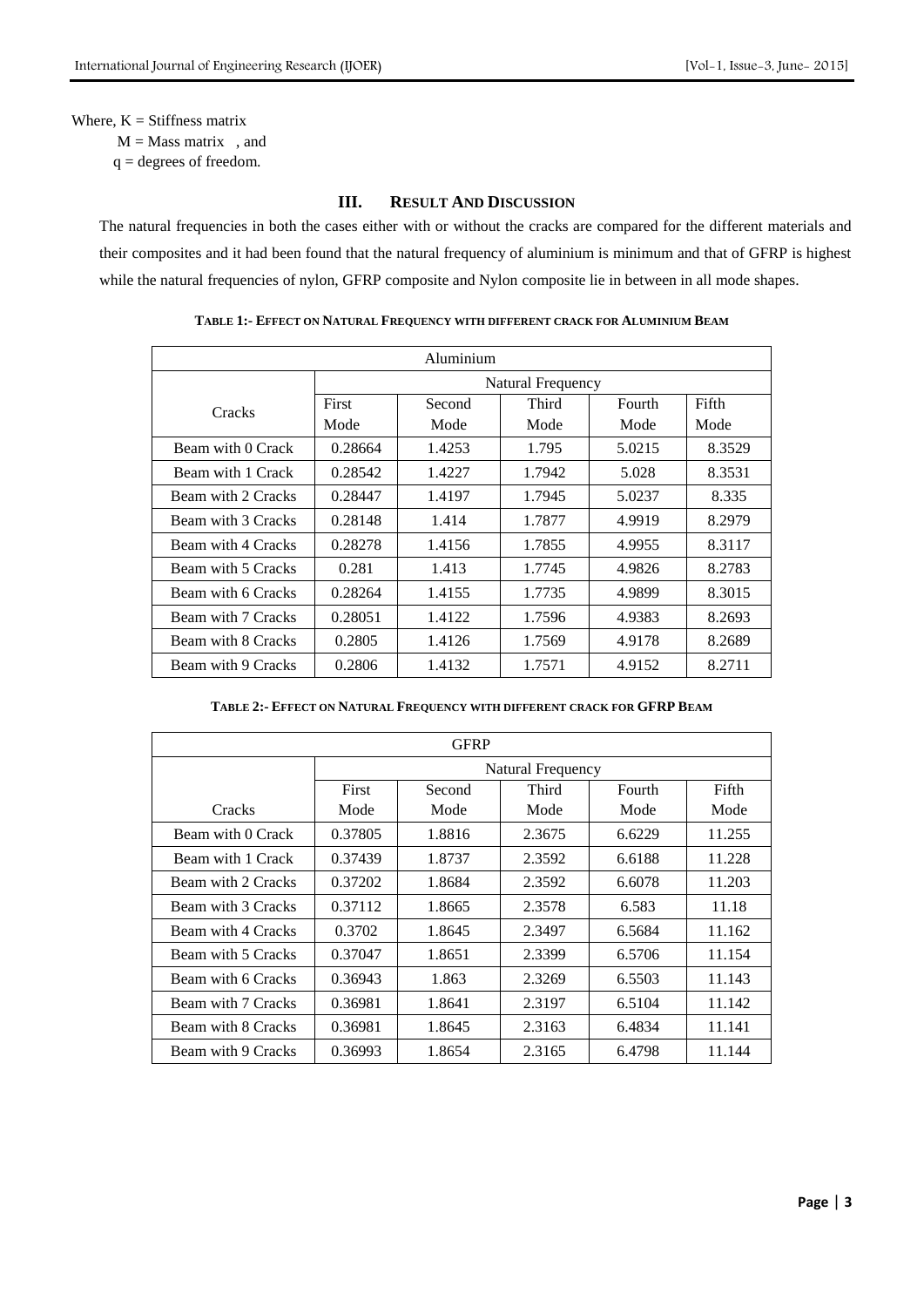| <b>Composite GFRP</b> |                   |        |        |        |        |  |
|-----------------------|-------------------|--------|--------|--------|--------|--|
|                       | Natural Frequency |        |        |        |        |  |
| <b>Cracks</b>         | First             | Second | Third  | Fourth | Fifth  |  |
| Beam with 0 Crack     | 0.30496           | 1.5524 | 1.9097 | 5.3429 | 8.9061 |  |
| Beam with 1 Crack     | 0.30213           | 1.5464 | 1.9033 | 5.3396 | 8.8858 |  |
| Beam with 2 Cracks    | 0.3003            | 1.5424 | 1.9033 | 5.3314 | 8.8659 |  |
| Beam with 3 Cracks    | 0.29956           | 1.5408 | 1.9023 | 5.3124 | 8.8488 |  |
| Beam with 4 Cracks    | 0.29885           | 1.5393 | 1.896  | 5.301  | 8.8345 |  |
| Beam with 5 Cracks    | 0.29906           | 1.5398 | 1.8886 | 5.3027 | 8.8287 |  |
| Beam with 6 Cracks    | 0.29827           | 1.5382 | 1.8785 | 5.2872 | 8.8208 |  |
| Beam with 7 Cracks    | 0.29857           | 1.5391 | 1.873  | 5.2567 | 8.8201 |  |
| Beam with 8 Cracks    | 0.29858           | 1.5396 | 1.8702 | 5.2353 | 8.8202 |  |
| Beam with 9 Cracks    | 0.29871           | 1.5404 | 1.8705 | 5.2326 | 8.8231 |  |

## **TABLE 3:- EFFECT ON NATURAL FREQUENCY WITH DIFFERENT CRACK FOR COMPOSITE GFRP BEAM**

## **TABLE 4:- EFFECT ON NATURAL FREQUENCY WITH DIFFERENT CRACK FOR NYLON BEAM**

| Nylon              |                   |        |        |        |        |  |
|--------------------|-------------------|--------|--------|--------|--------|--|
|                    | Natural Frequency |        |        |        |        |  |
| Cracks             | First             | Second | Third  | Fourth | Fifth  |  |
| Beam with 0 Crack  | 0.34655           | 1.72   | 2.1701 | 6.0716 | 9.7726 |  |
| Beam with 1 Crack  | 0.34342           | 1.7132 | 2.1627 | 6.0672 | 9.7495 |  |
| Beam with 2 Cracks | 0.3414            | 1.7087 | 2.1627 | 6.0584 | 9.7273 |  |
| Beam with 3 Cracks | 0.34058           | 1.7069 | 2.1615 | 6.0373 | 9.7081 |  |
| Beam with 4 Cracks | 0.33977           | 1.7051 | 2.1546 | 6.0243 | 9.6918 |  |
| Beam with 5 Cracks | 0.34003           | 1.7058 | 2.1465 | 6.0265 | 9.6851 |  |
| Beam with 6 Cracks | 0.33914           | 1.7039 | 2.1353 | 6.0092 | 9.6759 |  |
| Beam with 7 Cracks | 0.33948           | 1.7049 | 2.1297 | 5.9765 | 9.6747 |  |
| Beam with 8 Cracks | 0.33947           | 1.7053 | 2.1262 | 5.952  | 9.6742 |  |
| Beam with 9 Cracks | 0.3396            | 1.7061 | 2.1265 | 5.949  | 9.6769 |  |

### **TABLE 5:- EFFECT ON NATURAL FREQUENCY WITH DIFFERENT CRACK FOR COMPOSITE NYLON BEAM**

| Composite Nylon    |                   |        |        |        |        |  |
|--------------------|-------------------|--------|--------|--------|--------|--|
|                    | Natural Frequency |        |        |        |        |  |
|                    | First             | Second | Third  | Fourth | Fifth  |  |
| Cracks             | Mode              | Mode   | Mode   | Mode   | Mode   |  |
| Beam with 0 Crack  | 0.31648           | 1.4824 | 1.9814 | 5.5406 | 9.0497 |  |
| Beam with 1 Crack  | 0.31324           | 1.475  | 1.974  | 5.537  | 9.0293 |  |
| Beam with 2 Cracks | 0.31118           | 1.4702 | 1.974  | 5.5279 | 9.0077 |  |
| Beam with 3 Cracks | 0.31043           | 1.4685 | 1.9729 | 5.5073 | 8.9889 |  |
| Beam with 4 Cracks | 0.30964           | 1.4666 | 1.9661 | 5.4949 | 8.9733 |  |
| Beam with 5 Cracks | 0.30992           | 1.4673 | 1.958  | 5.497  | 8.9674 |  |
| Beam with 6 Cracks | 0.30898           | 1.4653 | 1.9466 | 5.4793 | 8.9587 |  |
| Beam with 7 Cracks | 0.30934           | 1.4663 | 1.9407 | 5.4458 | 8.9583 |  |
| Beam with 8 Cracks | 0.30936           | 1.4668 | 1.9375 | 5.4222 | 8.9583 |  |
| Beam with 9 Cracks | 0.3095            | 1.4676 | 1.9378 | 5.4192 | 8.9615 |  |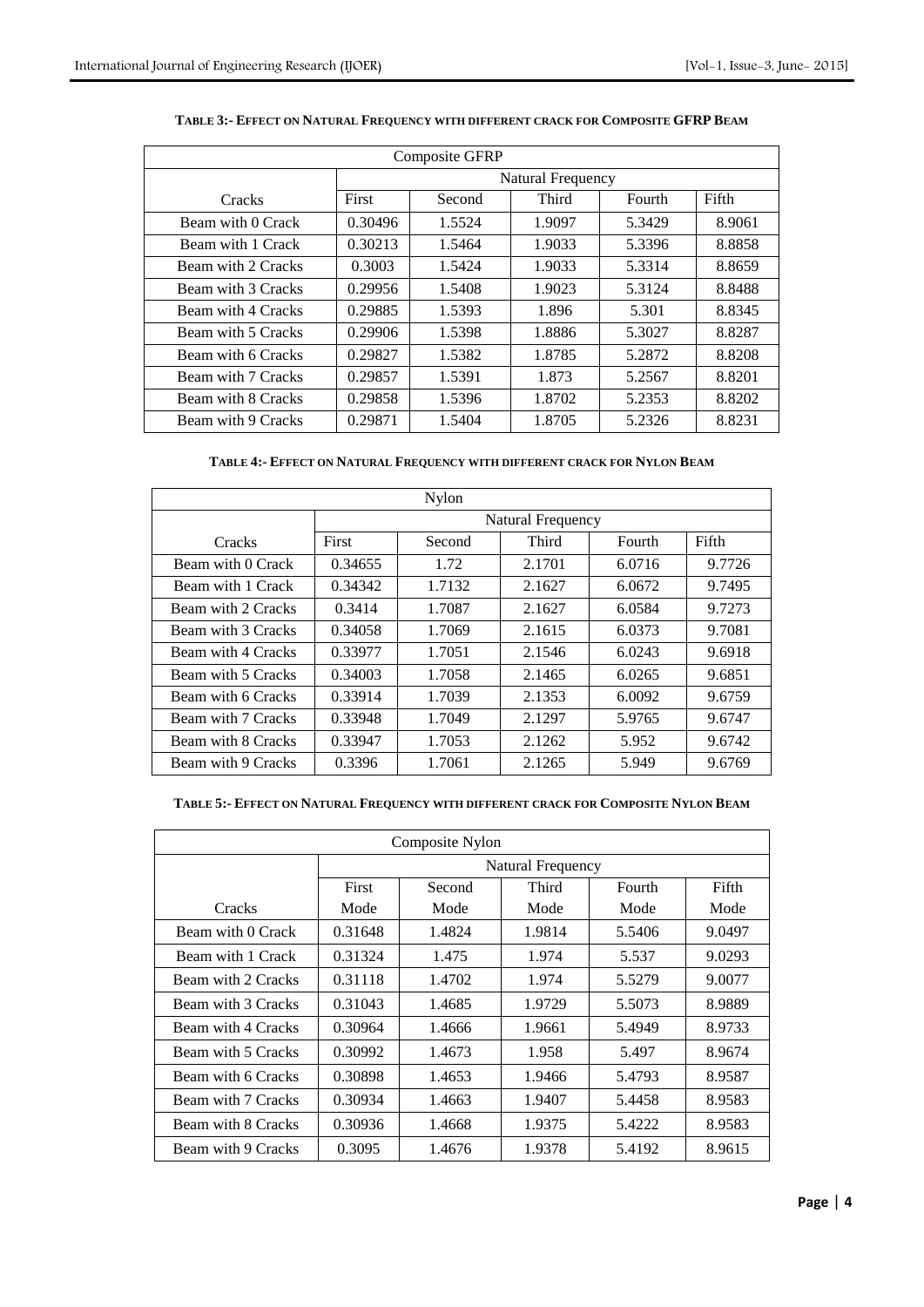

FIGURE 1:- VARIATION BETWEEN NATURAL FREQUENCY AND CRACK LOCATION (A) MODE-1, (B) MODE-2, (C) MODE-3, (D) MODE-4, (E) **MODE-5**

Figure-1 Shows the variation of natural frequency and crack location of composite cantilever beam made of Al-